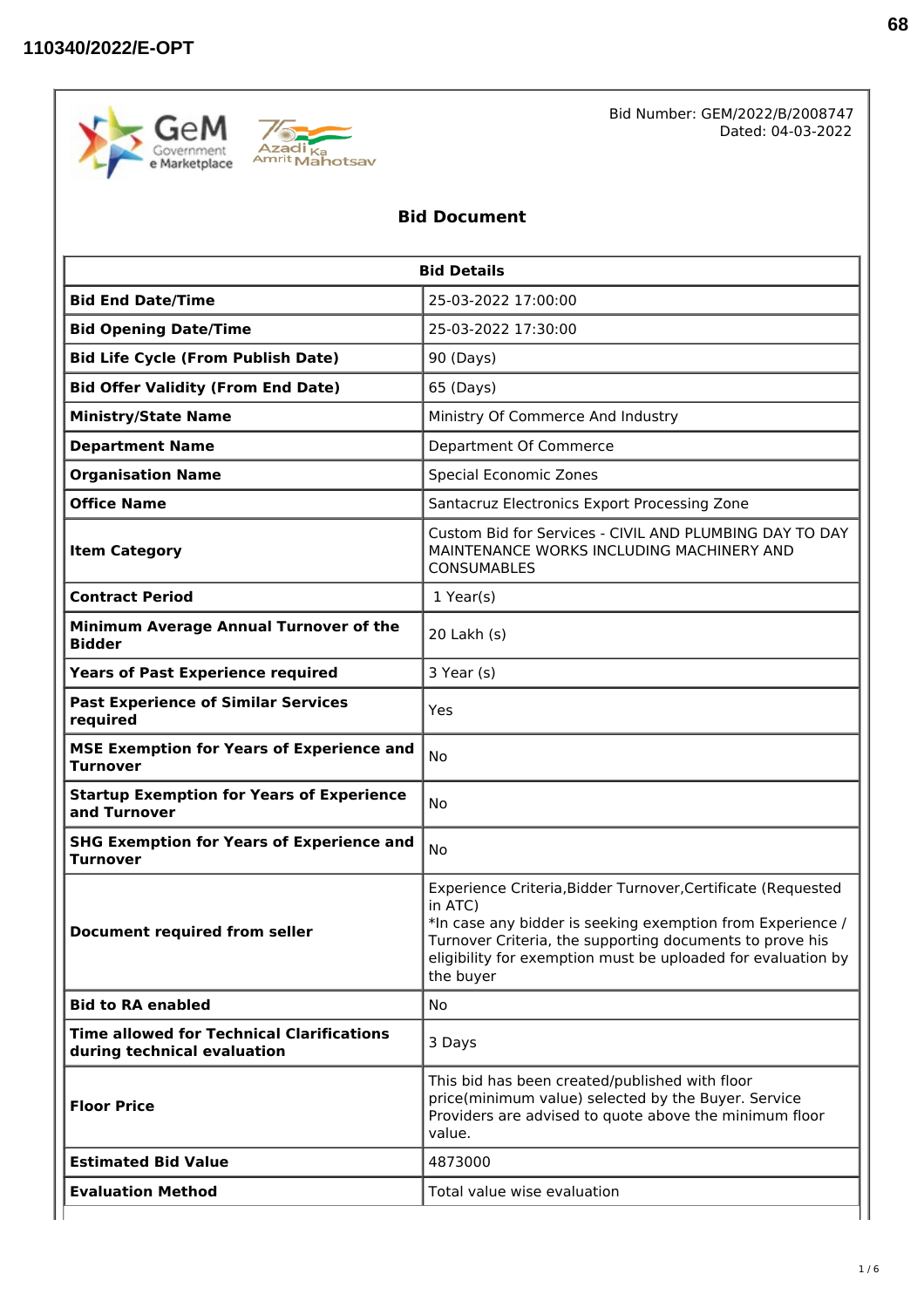|                                                                                                                                                                                                                           | <b>Bid Details</b>  |  |  |  |
|---------------------------------------------------------------------------------------------------------------------------------------------------------------------------------------------------------------------------|---------------------|--|--|--|
| <b>Financial Document Indicating Price</b><br><b>Breakup Required</b>                                                                                                                                                     | Yes                 |  |  |  |
| <b>EMD Detail</b>                                                                                                                                                                                                         |                     |  |  |  |
| Required                                                                                                                                                                                                                  | No                  |  |  |  |
| ePBG Detail                                                                                                                                                                                                               |                     |  |  |  |
| <b>Advisory Bank</b>                                                                                                                                                                                                      | State Bank of India |  |  |  |
| ePBG Percentage(%)                                                                                                                                                                                                        | 5.00                |  |  |  |
| Duration of ePBG required (Months).                                                                                                                                                                                       | $\overline{2}$      |  |  |  |
| Santacruz Electronics Export Processing Zone, Department of Commerce, Special Economic Zones, Ministry of<br>Commerce and Industry<br>(Pay And Accounts Officer, Seepz)<br><b>Splitting</b><br>Bid splitting not applied. |                     |  |  |  |
|                                                                                                                                                                                                                           |                     |  |  |  |
|                                                                                                                                                                                                                           |                     |  |  |  |
| <b>MSE Purchase Preference</b><br><b>MSE Purchase Preference</b>                                                                                                                                                          | Yes                 |  |  |  |

Central / State Govt Organization / PSU / Public Listed Company. Copies of relevant contracts / orders to be uploaded along with bid in support of having provided services during each of the Financial year. 3. Purchase preference to Micro and Small Enterprises (MSEs): Purchase preference will be given to MSEs as defined in Public Procurement Policy for Micro and Small Enterprises (MSEs) Order, 2012 dated 23.03.2012 issued by Ministry of Micro, Small and Medium Enterprises and its subsequent Orders/Notifications issued by concerned Ministry. If the bidder wants to avail the Purchase preference for services, the bidder must be the Service provider of the offered Service. Relevant documentary evidence in this regard shall be uploaded along with the bid in respect of the offered service. If L-1 is not an MSE and MSE Service Provider (s) has/have quoted price within L-1+ 15% of margin of purchase preference /price band defined in relevant policy, then 100% order quantity will be awarded to such MSE bidder subject to acceptance of L1 bid price.

4. Estimated Bid Value indicated above is being declared solely for the purpose of guidance on EMD amount and for determining the Eligibility Criteria related to Turn Over, Past Performance and Project / Past Experience etc. This has no relevance or bearing on the price to be quoted by the bidders and is also not going to have any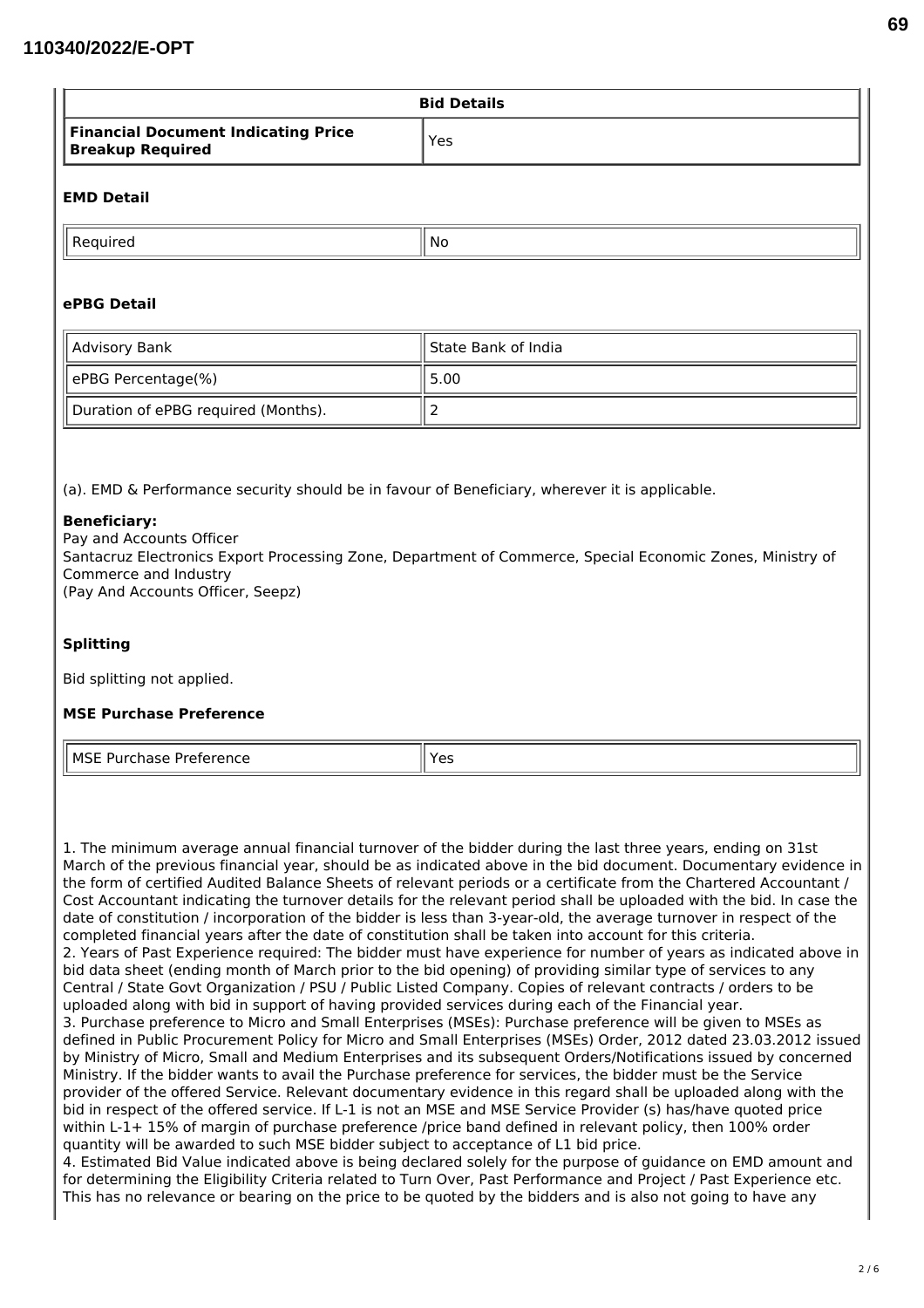# **110340/2022/E-OPT**

impact on bid participation. Also this is not going to be used as a criteria in determining reasonableness of quoted prices which would be determined by the buyer based on its own assessment of reasonableness and based on competitive prices received in Bid / RA process.

5. Past Experience of Similar Services: The Bidder must have successfully executed / completed at least one single order of 80 % of the Estimated Bid Value or 2 orders each of 50 % of the Estimated Bid Value or 3 orders each of 40 % of the Estimated Bid Value for similar service(s) in last three years to any Central / State Govt Organization / PSU / Public Listed Company. Copies of contracts / work orders and documentary evidence of successful execution / completion in support of Past Experience of Similar Services along with names, address and contact details of clients shall be uploaded with the bid for verification by the Buyer.

#### **Additional Qualification/Data Required**

**Instruction To Bidder:**[1646389674.pdf](https://bidplus.gem.gov.in/resources/upload2/MarQ122/bidding/biddoc/bid-3214752/1646389674.pdf)

**Pre Qualification Criteria ( PQC ) etc if any required:**[1646390552.pdf](https://bidplus.gem.gov.in/resources/upload2/MarQ122/bidding/biddoc/bid-3214752/1646390552.pdf)

**Scope of Work:**[1646389697.pdf](https://bidplus.gem.gov.in/resources/upload2/MarQ122/bidding/biddoc/bid-3214752/1646389697.pdf)

**Service Level Agreement (SLA):**[1646389714.pdf](https://bidplus.gem.gov.in/resources/upload2/MarQ122/bidding/biddoc/bid-3214752/1646389714.pdf)

**Payment Terms:**[1646389727.pdf](https://bidplus.gem.gov.in/resources/upload2/MarQ122/bidding/biddoc/bid-3214752/1646389727.pdf)

**Quantifiable Specification / Standards of The Service/ BOQ:**[1646389742.pdf](https://bidplus.gem.gov.in/resources/upload2/MarQ122/bidding/biddoc/bid-3214752/1646389742.pdf)

**GEM Availability Report ( GAR):**[1646389773.pdf](https://bidplus.gem.gov.in/resources/upload2/MarQ122/bidding/biddoc/bid-3214752/1646389773.pdf)

**Any other Documents As per Specific Requirement of Buyer -1:**[1646389821.pdf](https://bidplus.gem.gov.in/resources/upload2/MarQ122/bidding/biddoc/bid-3214752/1646389821.pdf)

**Any other Documents As per Specific Requirement of Buyer -2:**[1646389831.pdf](https://bidplus.gem.gov.in/resources/upload2/MarQ122/bidding/biddoc/bid-3214752/1646389831.pdf)

#### **Pre Bid Detail(s)**

| Pre-Bid Date and Time | Pre-Bid Venue                                                                                     |  |
|-----------------------|---------------------------------------------------------------------------------------------------|--|
| 14-03-2022 15:00:00   | Pre-bid meeting to be online. Meeting link is placed in the Instruction to<br>l Bidders document. |  |

# **Custom Bid For Services - CIVIL AND PLUMBING DAY TO DAY MAINTENANCE WORKS INCLUDING MACHINERY AND CONSUMABLES ( 1 )**

**Technical Specifications**

| <b>Specification</b>                                                                            | <b>Values</b>                                                                          |  |  |
|-------------------------------------------------------------------------------------------------|----------------------------------------------------------------------------------------|--|--|
| Core                                                                                            |                                                                                        |  |  |
| Description /Nomenclature of Service Proposed for<br>procurement using custom bid functionality | CIVIL AND PLUMBING DAY TO DAY MAINTENANCE<br>WORKS INCLUDING MACHINERY AND CONSUMABLES |  |  |
| Regulatory/ Statutory Compliance of Service                                                     | YES                                                                                    |  |  |
| Compliance of Service to SOW, STC, SLA etc                                                      | YES                                                                                    |  |  |
| Addon(s)                                                                                        |                                                                                        |  |  |

#### **Additional Specification Documents**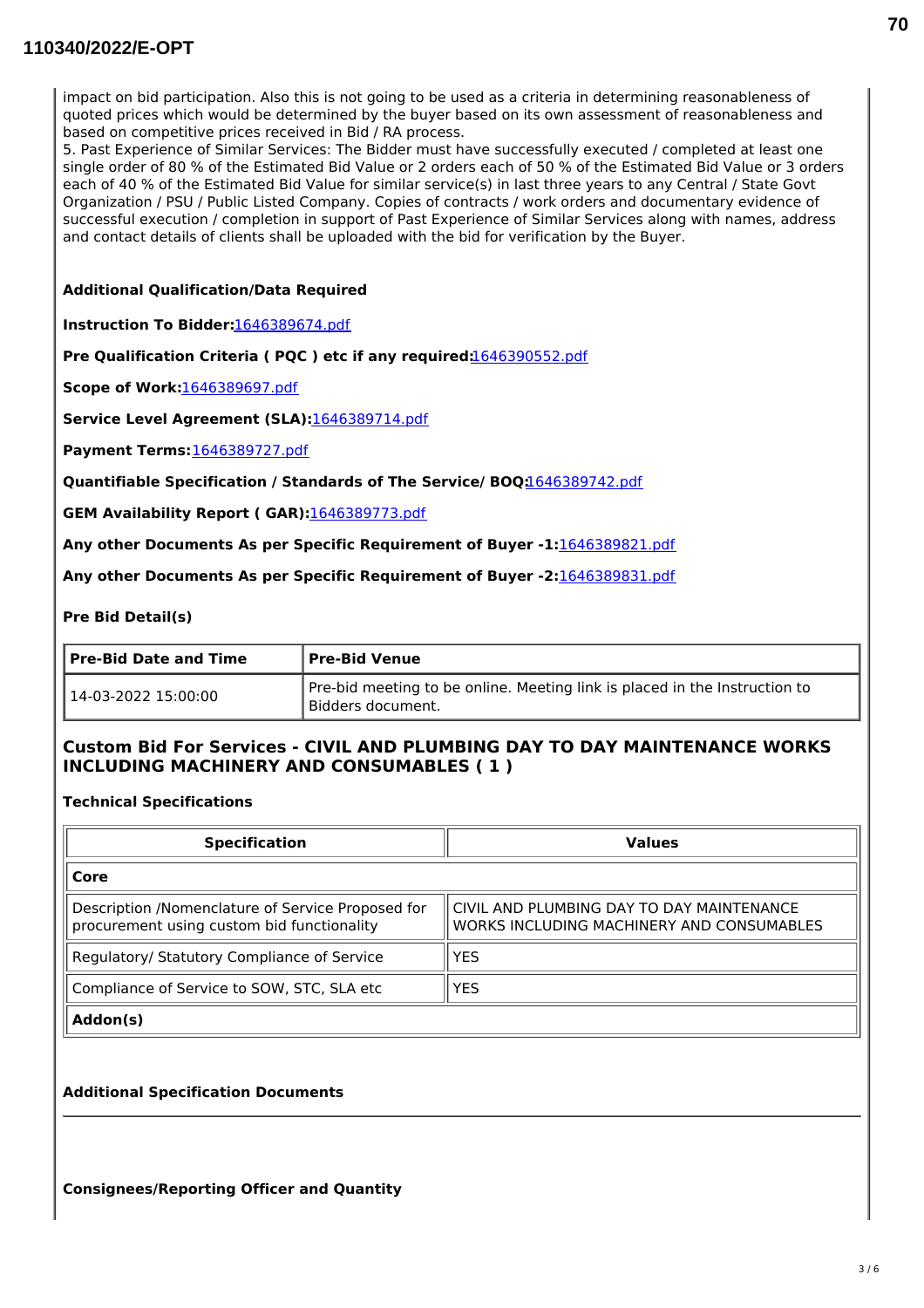| S.No. | <b>Consignee/Reporti</b><br>ng Officer | <b>Address</b>                                                                                   | <b>Quantity of</b><br><b>Procurement</b><br>( to be<br>chosen 1 in<br>all<br>circumstance<br>s) | <b>Additional</b><br>Requirement |
|-------|----------------------------------------|--------------------------------------------------------------------------------------------------|-------------------------------------------------------------------------------------------------|----------------------------------|
|       | Rajesh Kumar                           | 400096,DC office, Ministry of<br>Commerce and Industry,<br>SEEPZ, Gate Number 1,<br>Andheri East |                                                                                                 | N/A                              |

# **Buyer Added Bid Specific Terms and Conditions**

# 1. **Service & Support**

AVAILABILITY OF OFFICE OF SERVICE PROVIDER: An office of the Service Provider must be located in the state of Consignee. DOCUMENTARY EVIDENCE TO BE SUBMITTED.

# 2. **Generic**

**Bidder financial standing:** The bidder should not be under liquidation, court receivership or similar proceedings, should not be bankrupt. Bidder to upload undertaking to this effect with bid.

# 3. **Certificates**

Bidder's offer is liable to be rejected if they don't upload any of the certificates / documents sought in the Bid document, ATC and Corrigendum if any.

# 4. **Generic**

Bidders are advised to check applicable GST on their own before quoting. Buyer will not take any responsibility in this regards. GST reimbursement will be as per actuals or as per applicable rates (whichever is lower), subject to the maximum of quoted GST %.

# 5. **Generic**

Duration of the service contract may be extended up to 6 months beyond the initial contract duration (subject to satisfactory performance and mutual consent).

# 6. **Service & Support**

Escalation Matrix For Service Support : Bidder/OEM must provide Escalation Matrix of Telephone Numbers for Service Support.

# 7. **Past Project Experience**

For fulfilling the experience criteria any one of the following documents may be considered as valid proof for meeting the experience criteria:

a. Purchase Order copy along with Invoice(s) with self-certification by the bidder that supplies against the invoices have been executed.

b. Execution certificate by client with order value.

c. Any other document in support of order execution like Third Party Inspection release note, etc.

# 8. **Financial Criteria**

**NET WORTH:** Net Worth of the OEM should be positive as per the last audited financial statement.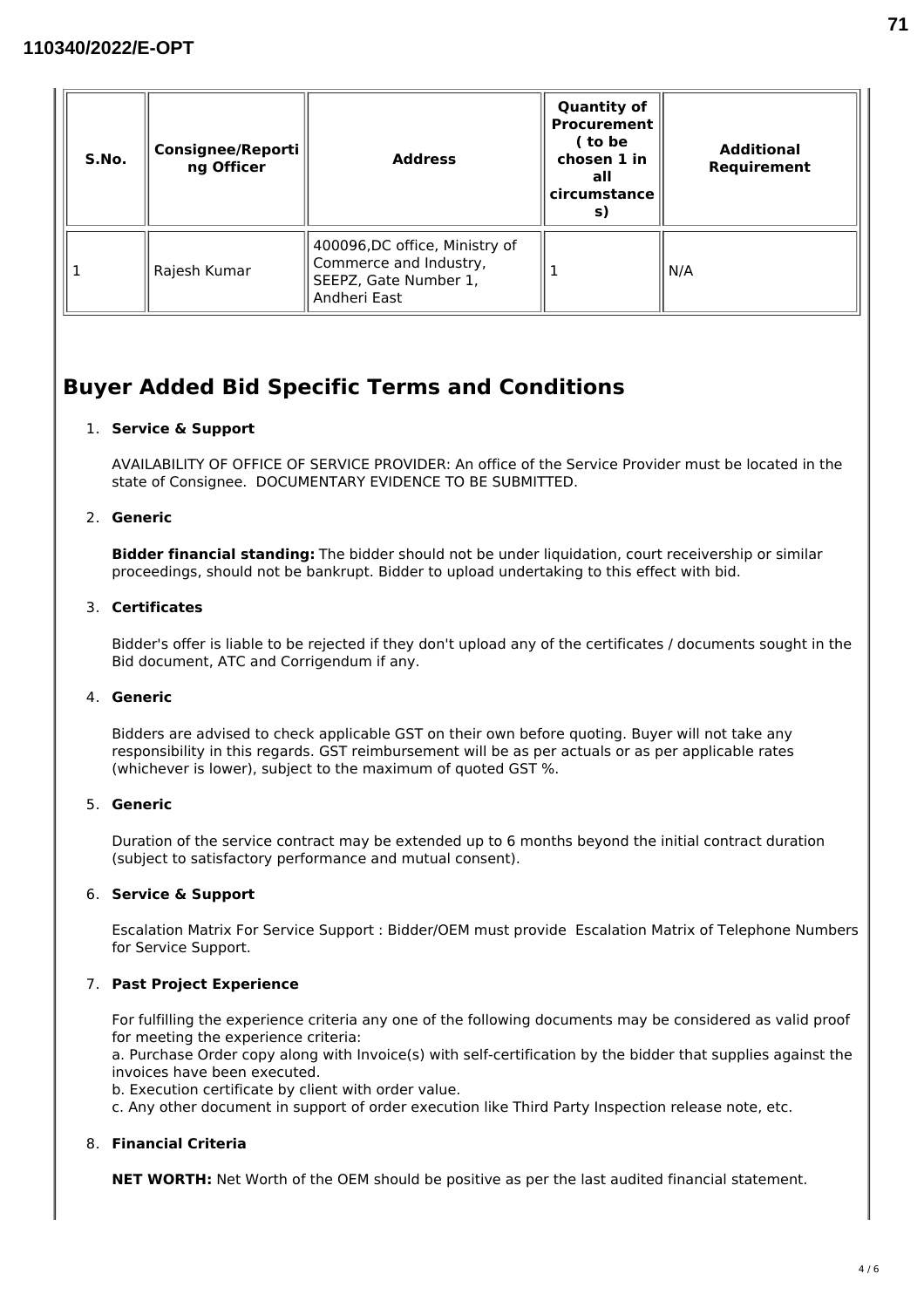#### 9. **Generic**

#### **OPTIONAL SITE VISIT:**

1. The Bidder is advised to visit and examine the installation site and its surroundings and obtain for itself on its own responsibility all information that may be necessary for preparing the Bid. The costs of visiting the site shall be borne by the Bidder. Yes

2. The Bidder representative shall be allowed entry upon consignee premises for such visits, only upon the express conditions that the Bidder will release and indemnify the Buyer and Consignee against all liabilities arising out of such visit including death or injury, loss or damage to property, and any other loss, damage, costs, and expenses incurred as a result of such visit.

3. The Bidder shall not be entitled to hold any claim against Buyer for noncompliance due to lack of any kind of pre-requisite information as it is the sole responsibility of the Bidder to obtain all the necessary information with regard to site, surrounding, working conditions, weather etc. on its own before submission of the bid.

#### 10. **Payment**

PAYMENT OF SALARIES AND WAGES: Service Provider is required to pay Salaries / wages of contracted staff deployed at buyer location first i.e. on their own and then claim payment from Buyer alongwith all statutory documents like, PF, ESIC etc. as well as the bank statement of payment done to staff.

#### 11. **Forms of EMD and PBG**

Successful Bidder can submit the Performance Security in the form of Account Payee Demand Draft also (besides PBG which is allowed as per GeM GTC). DD should be made in favour of Pay and Accounts Officer, SEEPZ payable at At Mumbai. After award of contract, Successful Bidder can upload scanned copy of the DD in place of PBG and has to ensure delivery of hard copy to the original DD to the Buyer within 15 days of award of contract.

#### 12. **Forms of EMD and PBG**

Successful Bidder can submit the Performance Security in the form of Fixed Deposit Receipt also (besides PBG which is allowed as per GeM GTC). FDR should be made out or pledged in the name of Pay and Accounts Officer, SEEPZ A/C (Name of the Seller). The bank should certify on it that the deposit can be withdrawn only on the demand or with the sanction of the pledgee. For release of Security Deposit, the FDR will be released in favour of bidder by the Buyer after making endorsement on the back of the FDR duly signed and stamped along with covering letter. Successful Bidder has to upload scanned copy of the FDR document in place of PBG and has to ensure delivery of hard copy of Original FDR to the Buyer within 15 days of award of contract.

#### 13. **Generic**

1. The Seller shall not assign the Contract in whole or part without obtaining the prior written consent of buyer.

2. The Seller shall not sub-contract the Contract in whole or part to any entity without obtaining the prior written consent of buyer.

3. The Seller shall, notwithstanding the consent and assignment/sub-contract, remain jointly and severally liable and responsible to buyer together with the assignee/ sub-contractor, for and in respect of the due performance of the Contract and the Sellers obligations there under.

# 14. **Generic**

Without prejudice to Buyer's right to price adjustment by way of discount or any other right or remedy available to Buyer, Buyer may terminate the Contract or any part thereof by a written notice to the Seller, if:

i) The Seller fails to comply with any material term of the Contract.

ii) The Seller informs Buyer of its inability to deliver the Material(s) or any part thereof within the stipulated Delivery Period or such inability otherwise becomes apparent.

iii) The Seller fails to deliver the Material(s) or any part thereof within the stipulated Delivery Period and/or to replace/rectify any rejected or defective Material(s) promptly.

iv) The Seller becomes bankrupt or goes into liquidation.